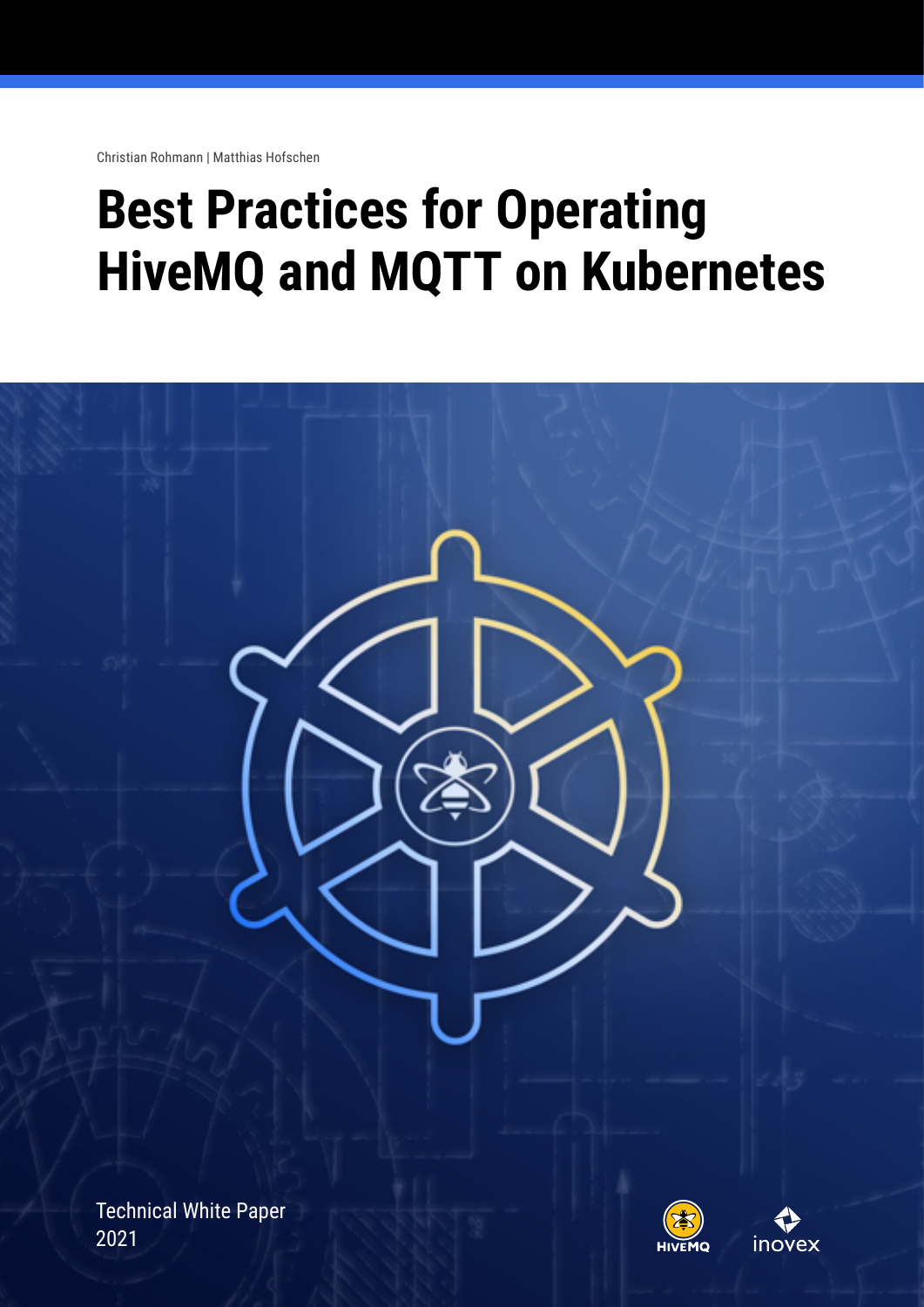

### **Table of Contents**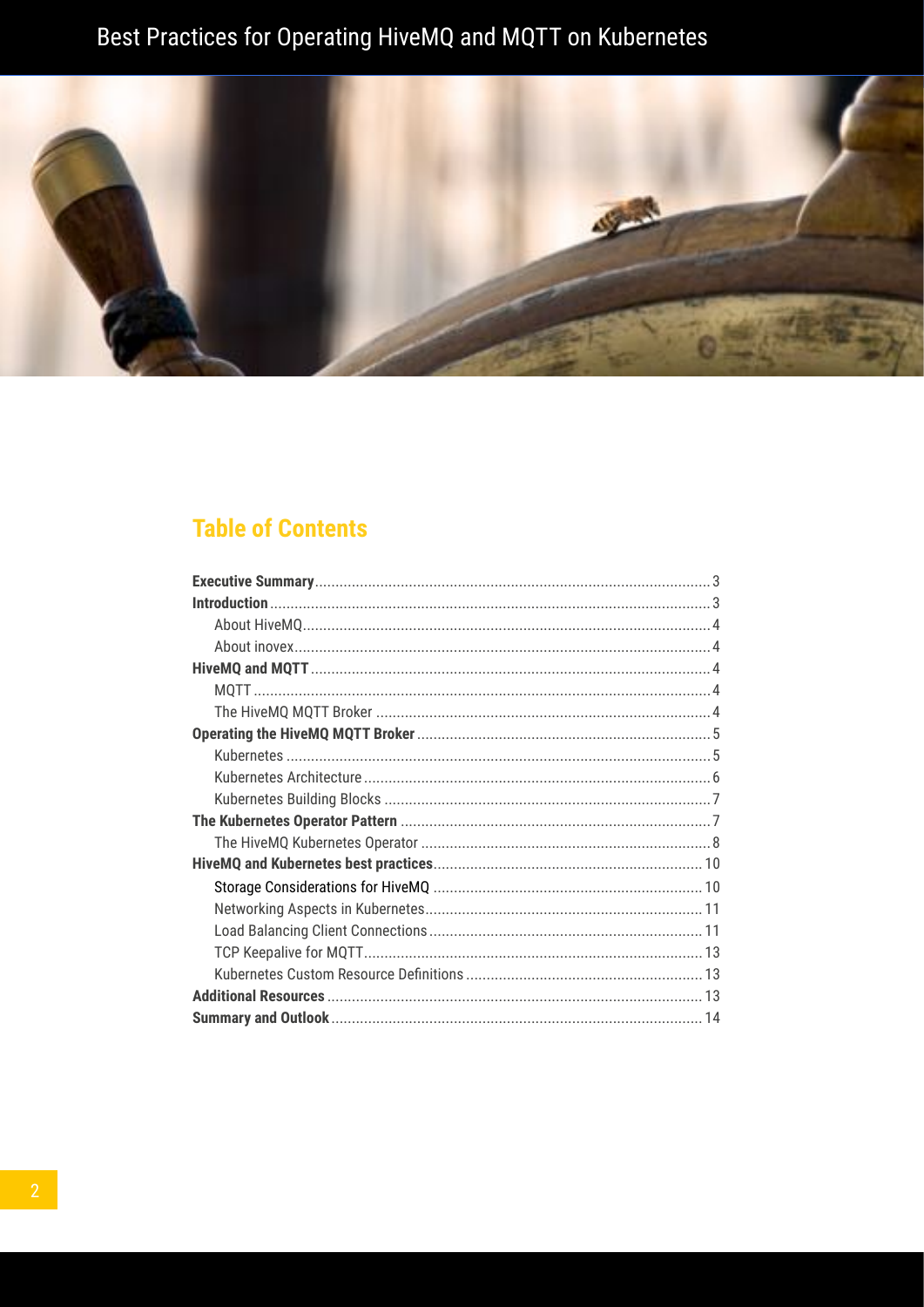

<span id="page-2-0"></span>

### **Executive Summary**

Kubernetes is the next step to provide a unified operational platform for cloud-native applications across most available public clouds and onpremise infrastructures. With the release of the HiveMQ Kubernetes Operator, the management and operation of HiveMQ clusters on Kubernetes is now significantly simplified. In this white paper, we show the benefits of using the HiveMQ Kubernetes Operator for running your IoT communication workloads on Kubernetes and share our experiences from the field.

### **Introduction**

The Internet of Things (IoT) continues to drive enormous growth in the number of connected systems and devices. The majority of these connected devices use the MQTT protocol to communicate with each other and backend systems. To meet the demands of rapidly expanding networks of devices, MQTT solutions usually require high operational reliability and scalability; be it for vehicles that need mobility services, or machines on the factory floor that require predictive maintenance.

Many enterprises use DevOps teams to achieve the level of reliability and scalability their applications require. The DevOps teams are typically tasked with building and maintaining systems that are designed with operational automation, monitoring, and upgradeability in mind. Increasingly, infrastructure as code (IaC) provides the working foundation for the operational processes of these systems.

The ability of Kubernetes to address many of the operational needs and requirements such systems create has fueled its widespread adoption across numerous industries. Kubernetes abstracts the differences that exist between cloud providers and on-premise infrastructures. As an opensource container orchestration platform, Kubernetes provides a descriptive approach to defining, managing, and operating applications and workloads.

In particular, the Kubernetes operator pattern has emerged as a way to address the need for operational automation. The HiveMQ Kubernetes Operator uses this pattern to provide the extensive operational experience of the HiveMQ team encapsulated in code. The HiveMQ operator makes it possible to run your MQTT communication solution straight out of the box.

In this white paper, we discuss the best practices and benefits of running your production IoT applications using the HiveMQ MQTT broker at scale on Kubernetes and share practical experience from the field.

# **HIVEMQ**

### **About HiveMQ**

HiveMQ is one of the world's leading companies for connecting machines, devices, and applications in the Internet of Things (IoT) sector. Our product, the HiveMQ MQTT Broker, is based on the IoT standard communication protocol MQTT and enables absolutely secure and highly available data transfer between connected devices and the cloud at all times. What makes the HiveMQ MQTT broker unique is the high availability guarantee as well as the high scalability. More than 130 customers, including many Fortune 500 companies, rely on HiveMQ in production for businesscritical use cases such as [connected cars,](https://www.hivemq.com/solutions/iot/enabling-the-connected-car/) [transport and](https://www.hivemq.com/solutions/transportation-and-logistics/)  [logistics,](https://www.hivemq.com/solutions/transportation-and-logistics/) [Industry 4.0,](https://www.hivemq.com/solutions/manufacturing/) and connected IoT products.

[www.hivemq.com](https://www.hivemq.com)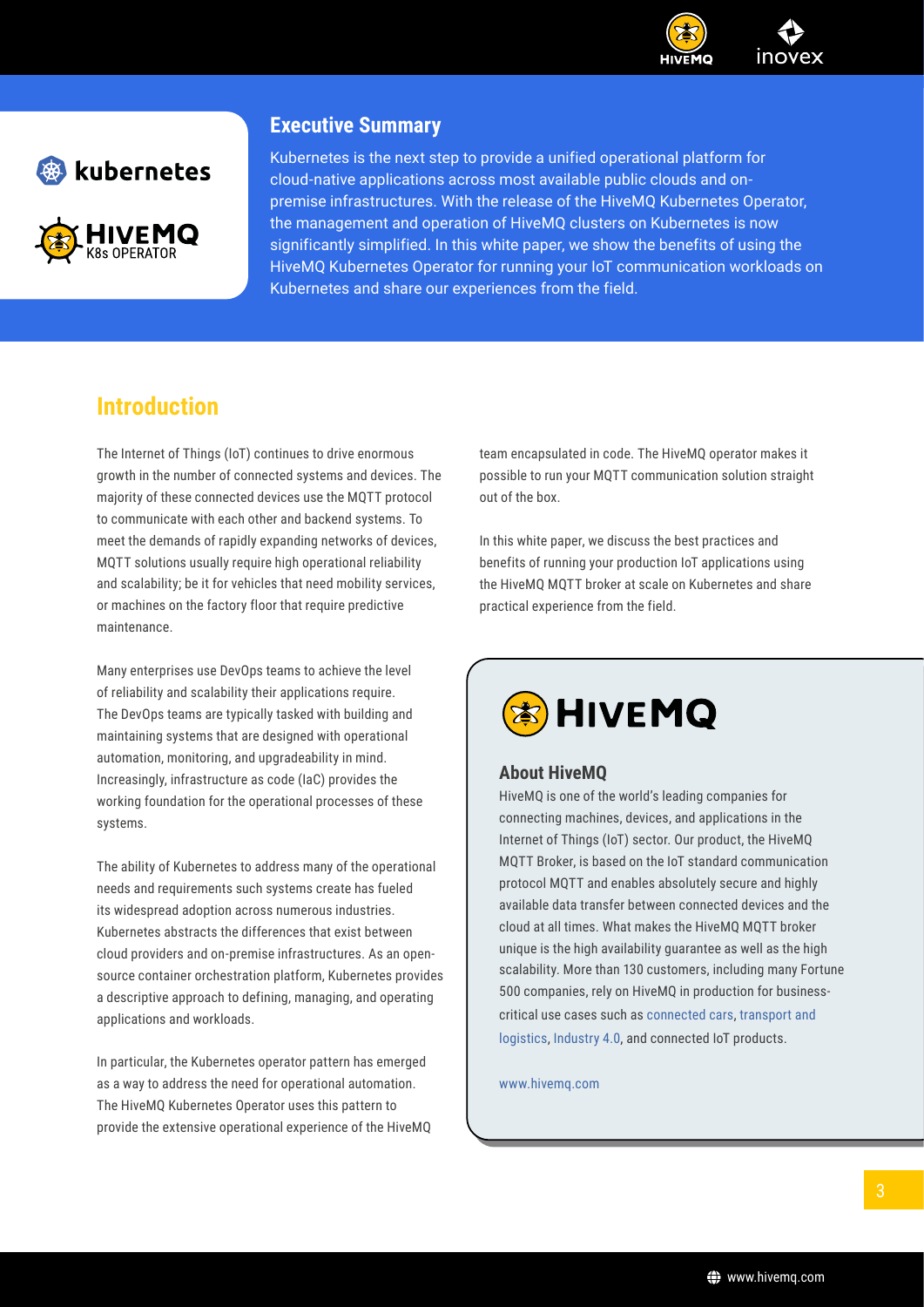### <span id="page-3-0"></span>**HiveMQ and MQTT**

### **MQTT**

Throughout the Internet of Things (IoT), MQTT is the protocol of choice for communication between devices, machines, and humans. The MQTT messaging protocol is an ISO 20922 standard that was defined in 1999 by Andy Stanford-Clark and Arlen Nipper. Originally developed to support embedded-systems use-cases in the oil industry, MQTT is now the dominant protocol for IoT applications. Due in part to the protocol's long history, MQTT is well established across numerous industries and widely supported by most key players and technology solutions. The broad adaptation of MQTT makes the implementation and architecture of connected use cases a lot easier.

To learn more about the history and use of MQTT, read HiveMQ's free [MQTT Essentials E-Book.](https://www.hivemq.com/blog/announcing-mqtt-ebook/)

#### **HiveMQ MQTT Broker**

MQTT brokers are the central infrastructure components of every MQTT solution. The MQTT broker must be failsafe, robust, scalable, and offer the necessary delivery guarantees for messages in high-performance, heavy-load scenarios. Most importantly, the MQTT broker needs to provide 100% compatibility with the MQTT specification. The MQTT specification defines many requirements for an MQTT broker to implement that reduce the responsibility of constrained devices and sensors. As the sheer volume of interconnected devices skyrockets, strict adherence to the MQTT specification is crucial for evolving use cases between highly disparate devices, systems, and architectures.

The HiveMQ MQTT broker fully supports the MQTT specification. In fact, the HiveMQ broker supports all MQTT specifications from MQTT 3 to MQTT 5. This complete adherence is essential for supporting diverse sets of devices and clients that often speak different levels of MQTT. Support for all MQTT features and versions makes it possible to seamlessly connect older and newer devices in a single network with one HiveMQ cluster.



#### **About inovex**

inovex is an IT project center that focuses on digital transformation services and is driven by innovation and quality. Over 370 IT experts provide comprehensive support to companies in making their core business digitised and agile and in the implementation of new digital use cases. The solutions we offer include application development [\(web platforms,](https://www.inovex.de/en/our-services/web/) [mobile apps,](https://www.inovex.de/en/our-services/apps/) [smart devices, and robotics](https://www.inovex.de/en/our-services/smart-devices-robotics/) – from [UI/UX design](https://www.inovex.de/en/our-services/uiux/) to [backend](https://www.inovex.de/en/our-services/backend/)  [services\)](https://www.inovex.de/en/our-services/backend/), data management and analytics ([business intelligence](https://www.inovex.de/en/our-services/business-intelligence/), [big data](https://www.inovex.de/en/our-services/big-data/), [searches](https://www.inovex.de/en/our-services/search/), [data science and deep learning,](https://www.inovex.de/en/our-services/data-science-deep-learning/) [machine](https://www.inovex.de/en/our-services/machine-perception-artificial-intelligence/)  [perception](https://www.inovex.de/en/our-services/machine-perception-artificial-intelligence/) and [artificial intelligence](https://www.inovex.de/en/our-services/machine-perception-artificial-intelligence/)) and the development of scalable IT infrastructures [\(IT engineering](https://www.inovex.de/en/our-services/it-engineering/), [cloud services](https://www.inovex.de/en/our-services/cloud/)), within which the digital solutions are operated in [DevOps](https://www.inovex.de/en/our-services/devops/) mode. We modernise existing solutions [\(replatforming](https://www.inovex.de/en/our-services/replatforming/)), strengthen systems against external attacks [\(security\)](https://www.inovex.de/en/our-services/security/), and share our knowledge through [Training and Coaching](https://www.inovex.de/en/our-services/training/) (inovex Academy). inovex has locations in [Karlsruhe,](https://www.inovex.de/en/about-us/offices/office-karlsruhe/) [Pforzheim](https://www.inovex.de/en/about-us/offices/office-pforzheim/), [Stuttgart](https://www.inovex.de/en/about-us/offices/office-stuttgart/), [Munich,](https://www.inovex.de/en/about-us/offices/office-munich/) [Cologne](https://www.inovex.de/en/about-us/offices/office-hamburg/) and Hamburg and is involved in projects throughout Germany.

[inovex | About us](https://www.inovex.de/en/about-us/)



*HiveMQ runs in many different environments and infrastructures.*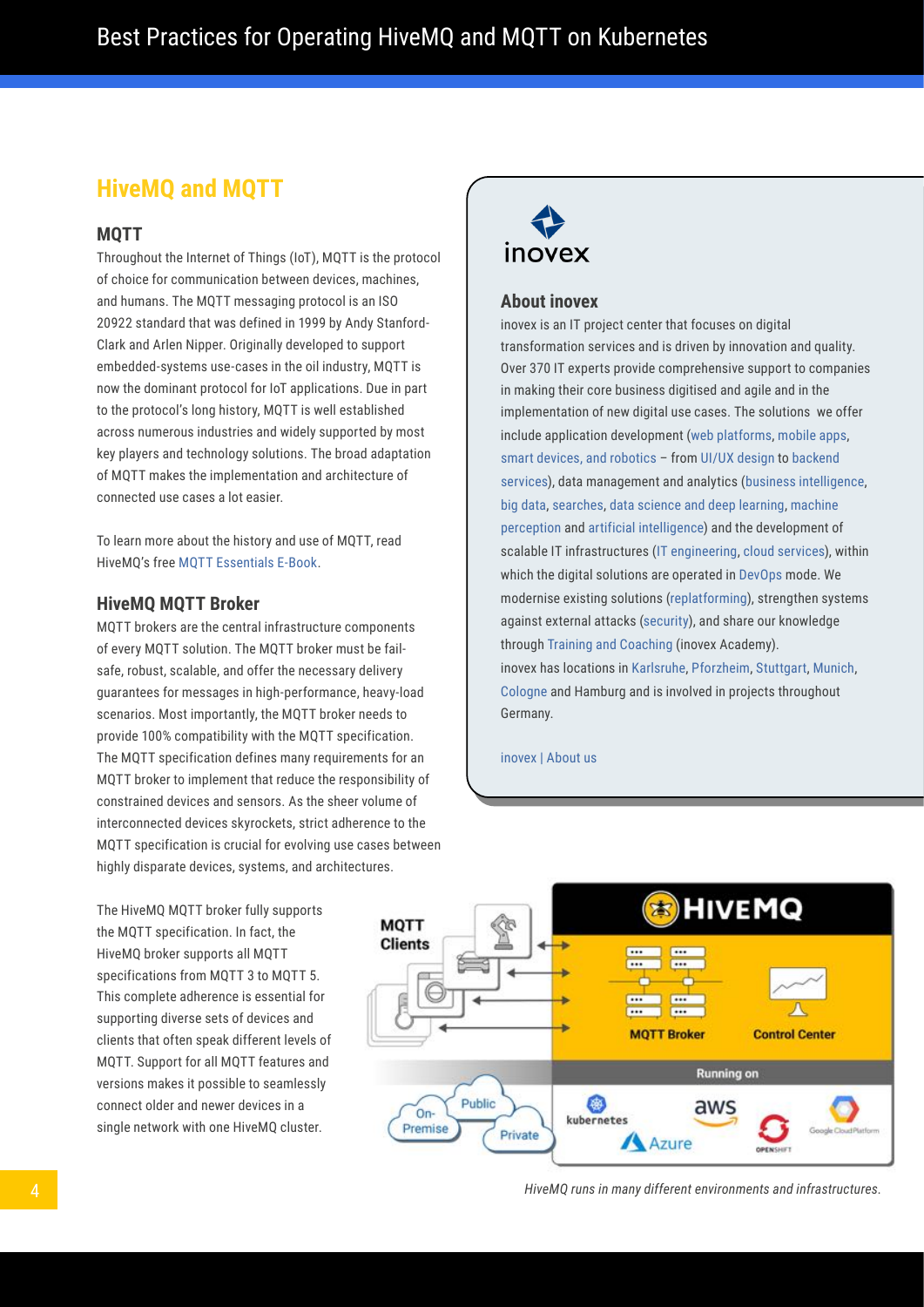

### <span id="page-4-0"></span>**Operating the HiveMQ MQTT Broker**

The HiveMQ Enterprise MQTT broker is usually operated as a cluster of nodes that are distributed across physical or virtual machines. Nodes in the cluster share the load of communicating with connected clients evenly. The number of cluster nodes for a specific use case is calculated based on the number of clients, message throughput, and message size.

The HiveMQ MQTT broker provides sophisticated clustering capabilities that ensure reliability, horizontal scalability, and performance for a wide array of MQTT use cases. HiveMQ's unique clustering mechanism is highly adaptable to different environments and can be customized depending on the use case and environment. A HiveMQ cluster can scale elastically during operations to adapt to changing workloads. As new nodes are added to a cluster, the workload is spread to include the new nodes. Likewise, if the cluster size is reduced the workload is redistributed.

The elasticity of a HiveMQ cluster also enables zerodowntime-upgrades. Newly-upgraded nodes join the cluster and take over part of the workload. Existing nodes can be shut down and removed from the cluster while their workload is distributed across the other cluster nodes. This methodology of rolling upgrades provides migration support for new versions and configuration changes during runtime. Now let's take a look at Kubernetes and how to operate your HiveMQ MQTT workloads on Kubernetes.

#### **Kubernetes**

Cloud computing has seen wide adoption across many industries. One of the advantages cloud computing offers is that compute resources can be provisioned and used elastically without time-consuming procurement processes. In addition, cloud providers generally offer ready-to-consume managed services such as databases, queues, and more. These services can be provisioned via API in seconds and subsequently used as building blocks for complex IT infrastructures.

Companies that explore cloud-native approaches to run application workloads often shift their architecture towards a landscape of microservices that are made up of containerized applications. The study "*3 Critical Mistakes That I&O Leaders Must Avoid With Containers*" from Gardner states: "*By 2023, more than 70% of global organizations will be running more than two containerized applications in production, up from less than 20% in 2019.*"

The attraction of containerized applications that can be easily developed and tested on an individual developer machine, then conveniently deployed, integrated, and run on large scale



production infrastructures has certainly helped cloud computing gain momentum. The concepts and foundational technologies for cloud computing have been available for some time, but it was the introduction of Docker in 2013 that significantly accelerated the adoption of cloud computing.

The biggest catalyst for moving application workloads to a cloudbased environment has been the release of Kubernetes by Google in 2014. Kubernetes is an open-source container orchestration software that is based on the experiences that Google made with their internal

*HiveMQ's Dashboard offers out of the box insights for your MQTT workloads.*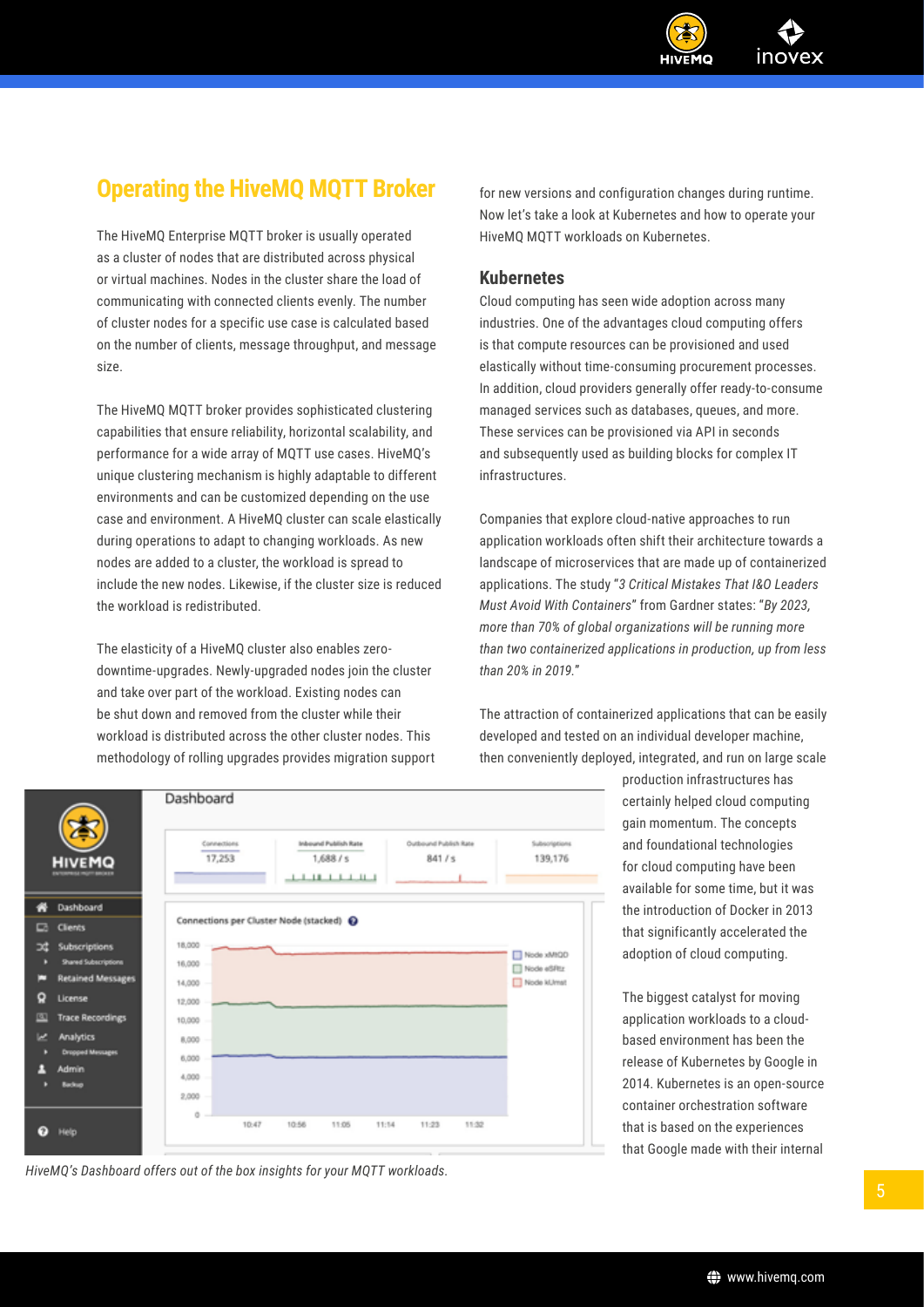<span id="page-5-0"></span>system called Borg. Since its launch, Kubernetes has received unprecedented attention within the IT industry. Users and contributors to the project range from the well-known hyperscalers and traditional infrastructure providers to software vendors and individual developers. As an opensource project governed by the [Cloud Native Computing](https://www.cncf.io/)  [Foundation \(CNCF\),](https://www.cncf.io/) Kubernetes is not owned or controlled by a single vendor. Hence there is no danger of vendor lock-in.

In summary, Kubernetes, K8s for short, is currently the quintessential ecosystem for the deployment and operation of cloud-native containerized applications.

#### **Kubernetes Architecture**

Kubernetes is a distributed system that consists of a controlplane and a data-plane architecture. The control plane hosts the API server and other active components known as controllers. Data accessed via the API server is persisted in Etcd, a key-value store. Etcd usually runs in a distributed way and provides consensus on the current state of all API objects that are stored. The API server is the central hub for all other component communications in Kubernetes. Users

such as developers or operators also interact with the API server through tools such as *kubectl* or Helm.

The real work of running application workloads is performed by worker machines called nodes. Nodes are usually installed with a flavor of the Linux operating system and run a component called the *Kubelet*. The *Kubelet* agent cooperates with a container runtime such as *Containerd* to manage the application containers on each node. *Kubelet* manages fetching images, starting and stopping containers, monitoring and collecting resource usage or log output, and other aspects of the container lifecycle.

*Kubelet* constantly communicates with the API server to check the desired state of an application and reports back the current state of its node and the running application pods. As a built-in core resource type, pods bundle one or more application containers. The constant reconciliation of desired state versus existing state is referred to as a control-loop and represents one of the core paradigms of Kubernetes.

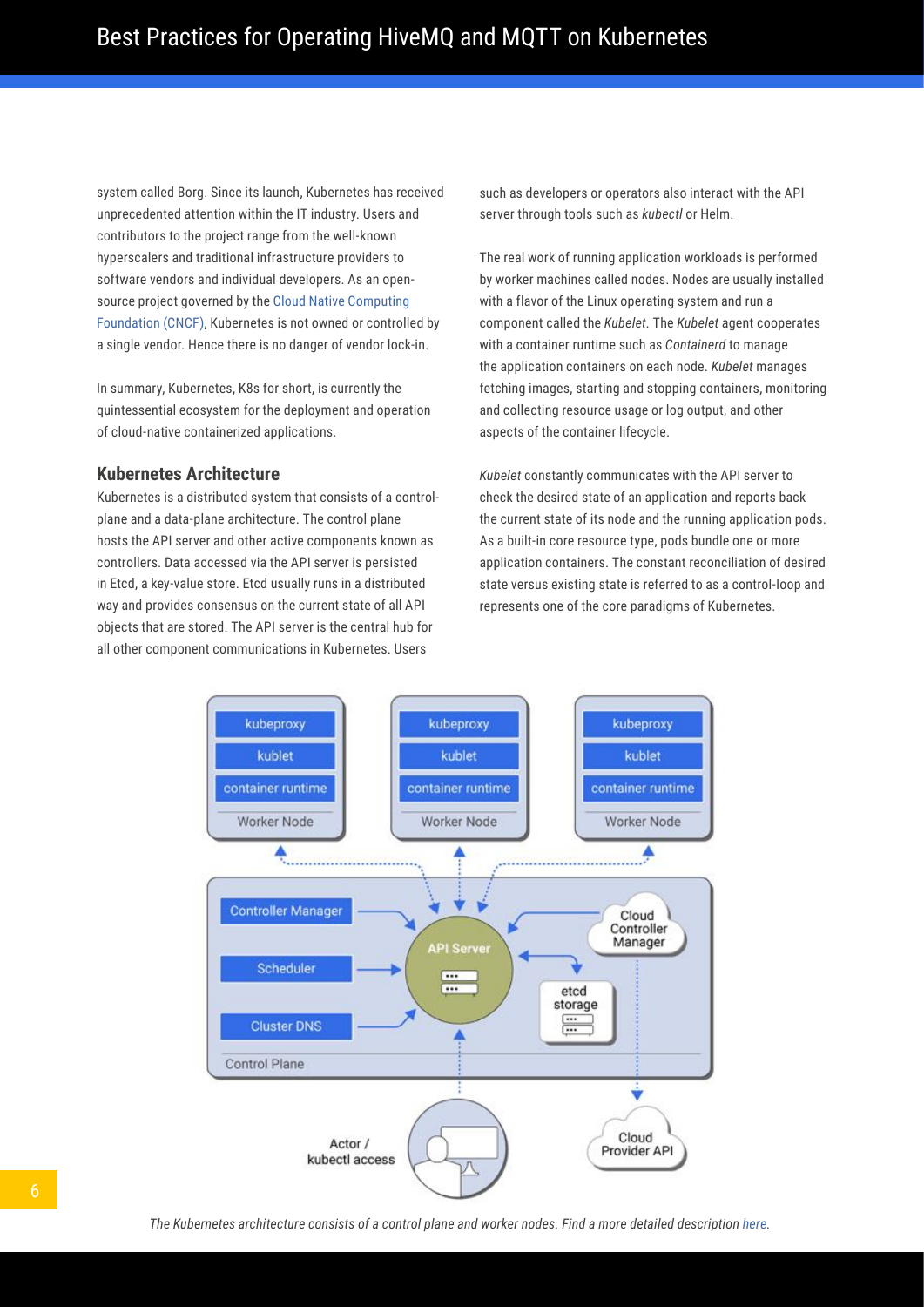

### <span id="page-6-0"></span>**Kubernetes building blocks**

Resources, such as *Deployments, Jobs, ReplicaSets, StatefulSets* and *DaemonSets* as well as *Pods* and *Services*  provide the basic building blocks to assemble an application architecture on Kubernetes.

submitted to the Kubernetes API using the standard *kubectl* command line client or packaging tools such as Helm and become available for usage.

Jab Cronball Deployment State full Ser Loudestance *The basic Kubernetes building blocks. Find more information* [here](https://brennerm.github.io/posts/kubernetes-overview-diagrams.html%23workload)*.*

Different controllers operate on each of the resources and run specific control-loops. The controllers are fully independent of each other. Addons enable Kubernetes to manage outside resources. For example, the Cloud Controller is used to manage load balancers of cloud providers such as AWS or Azure. Other controllers can manage persistent storage and attach storage to containers.

The simple but powerful combination of a standardized, yet extensible and versioned API on one side with independently acting controllers on the other side extends beyond the Kubernetes core project. This concept of extensibility has spawned a continuous wave of additional custom functionality. The CNCF publishes an ever-growing [landscape](https://landscape.cncf.io)  [of software and providers](https://landscape.cncf.io) that integrate with Kubernetes.

The Kubernetes operator pattern is an example of the extensibility of the Kubernetes API. Custom functionality and custom resources can be added by simply creating an API object that is described in a YAML file and a controller that acts on behalf of the new API. The new resources are

### **The Kubernetes Operator Pattern**

The core resources of Kubernetes, such as pods and services cover the most common requirements for creating stateless applications and can be extensively combined and configured to form application architectures. Stateless applications usually don't require any special treatment in terms of distributed storage or consensus to reach a healthy state. For example, the pods of a stateless application can be easily upgraded to a new version without having to consider storage requirements or state.

For stateful applications, Kubernetes provides some limited support in the form of StatefulSets. However, StatefulSets do not address many of the specific needs for real stateful and distributed applications such as databases, caches, or queues.

In 2016, CoreOS introduced the operator pattern to address the challenge of managing stateful applications on Kubernetes with [this blog post](https://coreos.com/blog/introducing-operators.html).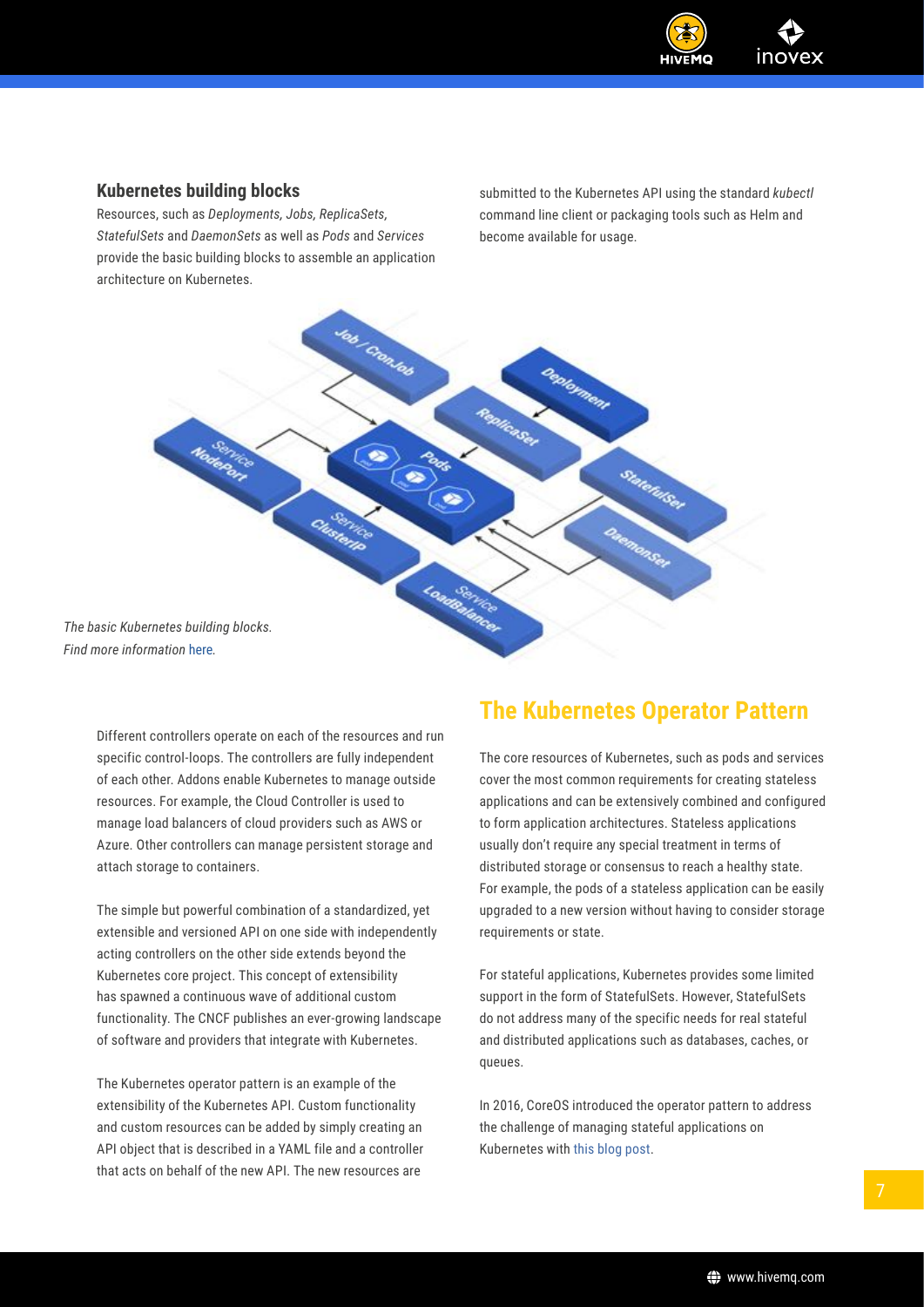<span id="page-7-0"></span>CoreOS proposed the creation of a custom API for a new Kubernetes resource and a corresponding controller for managing the resource. Since the Kubernetes API can be extended, custom resource APIs can be easily added to the API server. This new resource API is called the Custom Resource Definition (CRD). CRDs are API objects and hold the fields and basic syntax restrictions defining the new resource.

The custom controller, commonly known as an operator, communicates with the API server to handle the new API's resource requests. The operator encapsulates the domain knowledge needed to implement and manage a particular kind of application and its specific workflows and lifecycles. Similar to the way that a human administrator can be asked to set up or scale a database instance, increase storage, or create a backup, such tasks can be implemented with the operator.

Since its introduction, the Kubernetes operator pattern has been applied to hundreds of different applications with new operators reporting for duty every week.

#### **The HiveMQ Kubernetes Operator**

The HiveMQ MQTT broker can run in many different environments, ranging from on-premise bare metal servers to virtual machines or compute instances on public cloud providers. The HiveMQ broker can also run as a container and HiveMQ provides readily built images for this use case.

Although environments vary, the tasks required to operate a HiveMQ cluster remain similar:

- spawning multiple HiveMQ nodes for high availability
- setting up service discovery to form a cluster
- configuring a load balancer to distribute incoming client connections

Depending on the infrastructure, specific steps and procedures are needed to install HiveMQ. For example, [this](https://www.hivemq.com/blog/running-hivemq-cluster-aws-auto-discovery)  [blog post](https://www.hivemq.com/blog/running-hivemq-cluster-aws-auto-discovery) explains the installation on AmazonWebServices (AWS). Other approaches to install HiveMQ use tools such as Terraform and are explained in [this blog post](https://www.hivemq.com/blog/setup-hivemq-with-concourse-pipeline). Regardless of which infrastructure is used, all target platforms require customized code and tools. The customized code prevents easy reusability and portability of infrastructure code between platforms.

By contrast, Kubernetes as a container platform provides an abstraction layer that unifies the installation on different infrastructures. Kubernetes creates a common standardized deployment platform across different environments and providers. Developers and system administrators can construct tooling and CI/CD pipelines in an agnostic way. Naturally, Kubernetes also provides the environment and functionality to install and run a HiveMQ cluster.

HiveMQ containers can be started as pods and placed (scheduled) onto different worker nodes to evenly distribute the MQTT workloads and handle individual pod failures without service downtime. Kubernetes-internal DNS provides service discovery and is used as cluster discovery for HiveMQ pods. The result is a masterless HiveMQ cluster. If a Cloud Controller is available, a service of type LoadBalancer can be defined. The HiveMQ MQTT service is then reachable via the defined external LoadBalancer from outside the Kubernetes cluster.

HiveMQ introduced the HiveMQ Kubernetes Operator to automate and simplify this process of installing and operating HiveMQ MQTT clusters on Kubernetes.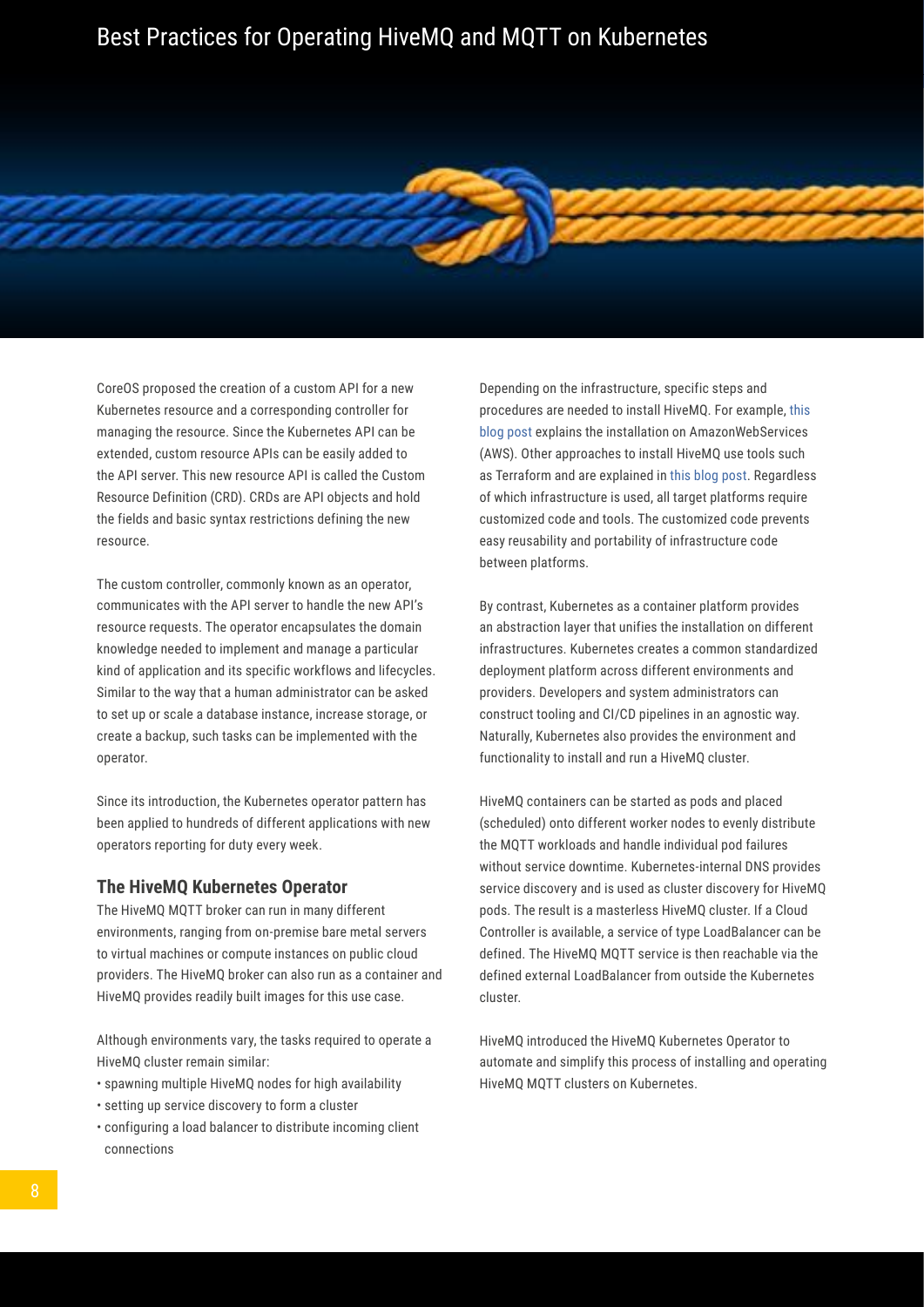

*The HiveMQ Kubernetes Operator reconciles the HiveMQ cluster definition with the running HiveMQ cluster.*

As the diagram illustrates, the HiveMQ Kubernetes Operator only requires the configuration of a single resource, the *HiveMQCluster* custom resource. The *HiveMQCluster* is a new API object defined by a Custom Resource Definition (CRD) that is registered with Kubernetes. Developers and system administrators can now install and operate HiveMQ clusters as one consistent Kubernetes API object by submitting a single YAML file that describes how the HiveMQ cluster should be configured. The HiveMQ Kubernetes Operator ensures that the desired state of the cluster is installed on

Kubernetes and regularly checks that the running HiveMQ cluster matches the desired state.

The YAML file defines relevant configuration options such as the number of nodes desired for the cluster or the version of HiveMQ that is installed. The defined configuration is analyzed and transformed by the HiveMQ Kubernetes Operator into the required resources that are provided by the Kubernetes ecosystem, such as *Deployments, Services, ConfigMaps*, and others.

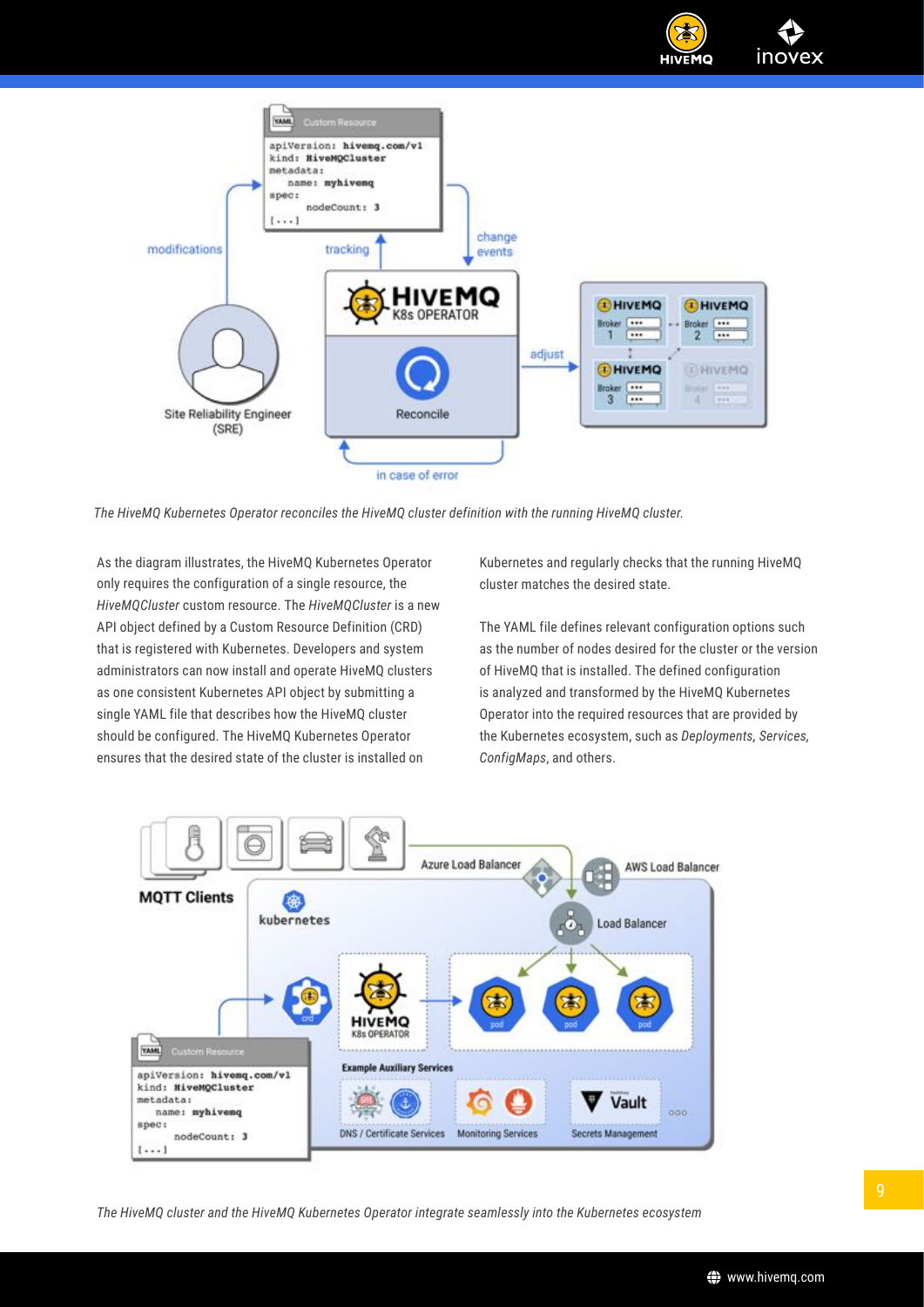<span id="page-9-0"></span>

The HiveMQ Kubernetes Operator can also connect a HiveMQ cluster with other Kubernetes resources. In Kubernetes environments, the popular [Prometheus](https://github.com/prometheus-operator/prometheus-operator) and Grafana monitoring applications are often used to collect and visualize application metrics. HiveMQ integrates seamlessly with this monitoring stack and provides its metrics in the corresponding format via the [HiveMQ Prometheus-](https://github.com/hivemq/hivemq-prometheus-extension)[Extension](https://github.com/hivemq/hivemq-prometheus-extension). The HiveMQ Operator creates the configuration to automatically monitor the HiveMQ cluster with Prometheus and Grafana. Monitoring dashboards for Grafana are included.

In some use cases, it makes sense to include other external systems and resources. For example, [HashiCorp Vault](https://www.vaultproject.io/) to manage secrets for TLS certificates, [CertManager](https://github.com/jetstack/cert-manager) to manage certificate creation, or [External-DNS](https://github.com/kubernetes-sigs/external-dns) to manage DNS records in external DNS systems such as AWS Route53.

The HiveMQ Kubernetes Operator can handle much more than transforming a list of variables into a running HiveMQ cluster. Just like a knowledgeable and experienced human operator, the HiveMQ Kubernetes Operator verifies the desired HiveMQ cluster resource definition for consistency and accuracy. The HiveMQ operator verifies that all definitions and changes are correctly applied to the HiveMQ cluster. If a configuration could cause issues, the operator actively rejects the change and provides a response with an explanation.

Take a look at our [Quick Start](https://www.hivemq.com/docs/operator/latest/kubernetes-operator/operator-intro.html%23quick-start) guide to get a better understanding of the HiveMQ Kubernetes Operator and to try it out. Helm charts are provided as well that make it easy to try out a HiveMQ cluster in your Kubernetes environment.

### **HiveMQ and Kubernetes best practices**

#### **Storage Considerations for HiveMQ**

MQTT is a real-time IoT protocol. In general, MQTT brokers deliver messages to subscribed clients immediately. However, to guarantee the delivery of QoS 1 and 2 messages, storage must be part of the workflow. For example, the broker may need to store messages for subscribers that are temporarily disconnected. IoT solutions that utilize MQTT retained messages require storage as well. As a distributed system, HiveMQ replicates queued data among its cluster nodes. The replication ensures that the loss of a single HiveMQ node cannot cause any data loss. The replication factor can be configured and needs to be taken into account when configuring storage.

The HiveMQ cluster nodes that the HiveMQ Kubernetes Operator deploys and manages are configured with an ephemeral storage volume that holds 15 GB of data by default. For production scenarios, HiveMQ requires a minimum of 100 GB of storage. The [storage configuration](https://www.hivemq.com/docs/operator/latest/kubernetes-operator/configuration.html%23limits) can be easily adjusted. In all cases, Kubernetes worker nodes must be configured with enough local storage to accommodate the amounts requested by the HiveMQ pods. It is good practice to monitor storage usage such as IOPS and throughput. Monitoring and adequate configuration ensure that storage does not become a bottleneck for the performance of the HiveMQ broker.

Find more details on message storage in this [inovex blog](https://www.inovex.de/blog/kubernetes-storage-volume-cloning-ephemeral-inline-volumes-snapshots/)  [post](https://www.inovex.de/blog/kubernetes-storage-volume-cloning-ephemeral-inline-volumes-snapshots/).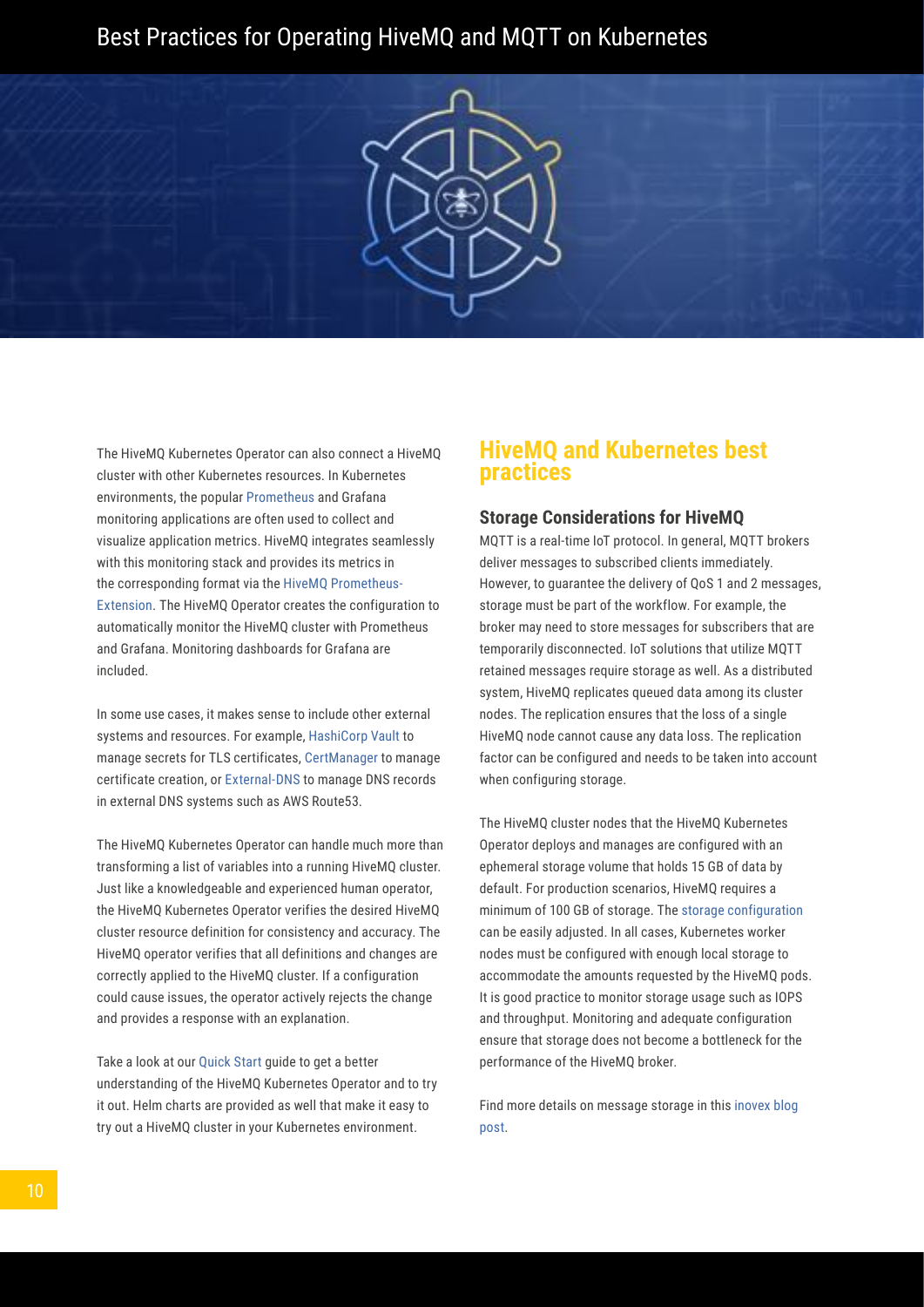

### <span id="page-10-0"></span>**Networking Aspects in Kubernetes**

There are two networking aspects to consider in Kubernetes:

- **North/South traffic**: This networking aspect represents network requests that are routed into the cluster from external systems and are served by application containers running in pods.
- **East/West traffic**: This networking aspect represents network requests that are routed inside the cluster between pods, services, and other Kubernetes resources.

Kubernetes treats MQTT traffic as a plain TCP service with no application-layer proxy in front of the broker. MQTT clients usually maintain long-lasting connections to the MQTT broker. For efficiency reasons, clients tend to avoid frequent connects/reconnects. This behavior results in thousands or even millions of clients holding persistent TCP connections to the MQTT broker and therefore also to Kubernetes.

Most of the networking inside the Kubernetes cluster is handled by plugins that are compatible with the Kubernetes container networking interface. Depending on the Kubernetes environment and user requirements, these CNI plugins cover different aspects of networking. For example, packet filtering or the encryption of internal traffic. There can be different reasons to select a specific CNI plugin. [Project](https://www.projectcalico.org/)  [Calico](https://www.projectcalico.org/) and [Cilium](https://cilium.io) are two popular choices, but numerous other options are available. Kubernetes as a Service (KaaS) providers frequently offer a default CNI implementation that utilizes their existing virtual networking as well as custom configuration options. You can learn more about the essentials of Kubernetes networking in [this blog post.](https://www.inovex.de/blog/kubernetes-networking-part-1-en/)

In addition to the CNI plugins, *kube-proxy* is a Kubernetes component that runs on each node to manage *iptables* or *ipvs* rules. *Kube-proxy* manages access to individual pods through defined services. Some CNI plugins also use *iptables* to apply additional packet filtering to the network traffic inside the Kubernetes cluster. Each connection is inserted into the *conntrack* tables of the Linux Kernel. A high number of TCP connections or a high churn rate places significant stress on this stack. Depending on your particular connection scenario and the available memory and CPU, some configuration adjustments may be necessary. *Kube-proxy* options are available [here.](https://kubernetes.io/docs/reference/command-line-tools-reference/kube-proxy)

It is important to monitor the metrics and limits over time. The *[Node-Exporter](https://www.robustperception.io/conntrack-metrics-from-the-node-exporter)* from Prometheus provides the required metrics and additional insights into the tcpstat subsystem of the kernel.

If the *iptables / conntrack* stack is no longer able to scale to the required number of connections, consider using *Cilium CNI*. *[Cilium uses eBFP](https://docs.cilium.io/en/v1.9/gettingstarted/kubeproxy-free/)* for packet forwarding and can replace kube-proxy.

#### **Load Balancing Client Connections**

Usually an external load balancer handles incoming TCP connections (north/south traffic) to applications deployed on Kubernetes. Public cloud offerings typically provide load balancing as a managed service. For on-premise Kubernetes clusters, the load balancer can also be a physical appliance.

For each service of type LoadBalancer Kubernetes opens a common NodePort on each of its worker nodes. Each node is then configured as a backend for the external load balancer. The load balancer, however, has no knowledge of the application pod placement on Kubernetes nodes, and therefore attempts to forward TCP connections to all nodes equally.

With the *externalTrafficPolicy* setting of a service, the distribution of TCP connections to Kubernetes nodes can be influenced. The default setting for the *externalTrafficPolicy* is *Cluster*. External connections are forwarded from the load balancer to any Kubernetes node and from there to a Pod belonging to the relevant application service. The pod that finally receives the connection can be on the local node or any other node within the cluster.



*Example with externalTrafficPolicy set to cluster.*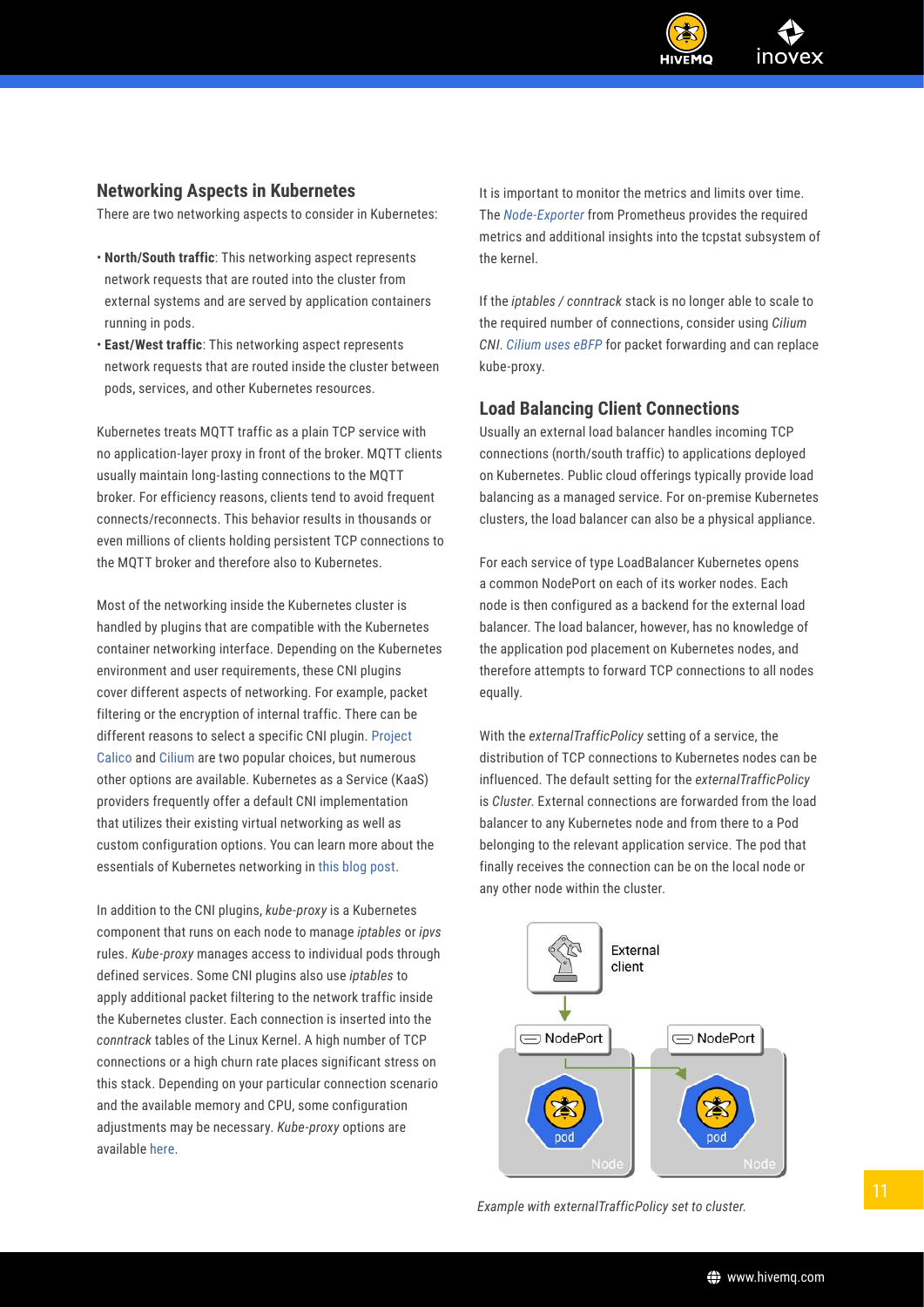Therefore the incoming (north/south) connection often has to be routed via an additional, cluster-internal (east/west) connection even though a suitable HiveMQ pod is available locally. This extra forwarding decision ensures close to equal distribution among all pods of a service, but the additional (east/west) connection has to be managed at the kernel level and uses additional resources.

Setting the *externalTrafficPolicy* to *Local*, directs network traffic only to a node's local pods. While this approach seems more efficient at first glance, two issues need to be considered.



*Example with externalTrafficPolicy set to local and a node without a HiveMQ pod causing traffic to be blackholed.*

First, as visualized in the graphic above, when the node that receives the connection lacks a locally running HiveMQ pod, the connection fails. To avoid connection failure, the load balancer must only forward connections to nodes that have suitable and healthy pods. To achieve this distribution, the load balancer must be configured with a health check that only reports K8s nodes with HiveMQ pods. In most environments, no manual action is required, the cloud controller also manages the health-check configuration of the external load balancers.



*Example with externalTrafficPolicy set to cluster and an uneven pod distribution.*

Secondly, if the HiveMQ pods are unevenly distributed across Kubernetes nodes, the pods can receive uneven traffic loads. Since the load balancer does not know how many pods of each service run on each node, the load balancer sends an equal number of connections to every available node. As a result, HiveMQ pods can receive an uneven number of TCP connections.

The HiveMQ Kubernetes Operator automatically sets affinity rules to avoid such a scenario. These [affinity or anti-affinity](https://kubernetes.io/docs/concepts/scheduling-eviction/assign-pod-node/%23affinity-and-anti-affinity)  [rules](https://kubernetes.io/docs/concepts/scheduling-eviction/assign-pod-node/%23affinity-and-anti-affinity) prompt Kubernetes to spread HiveMQ pods evenly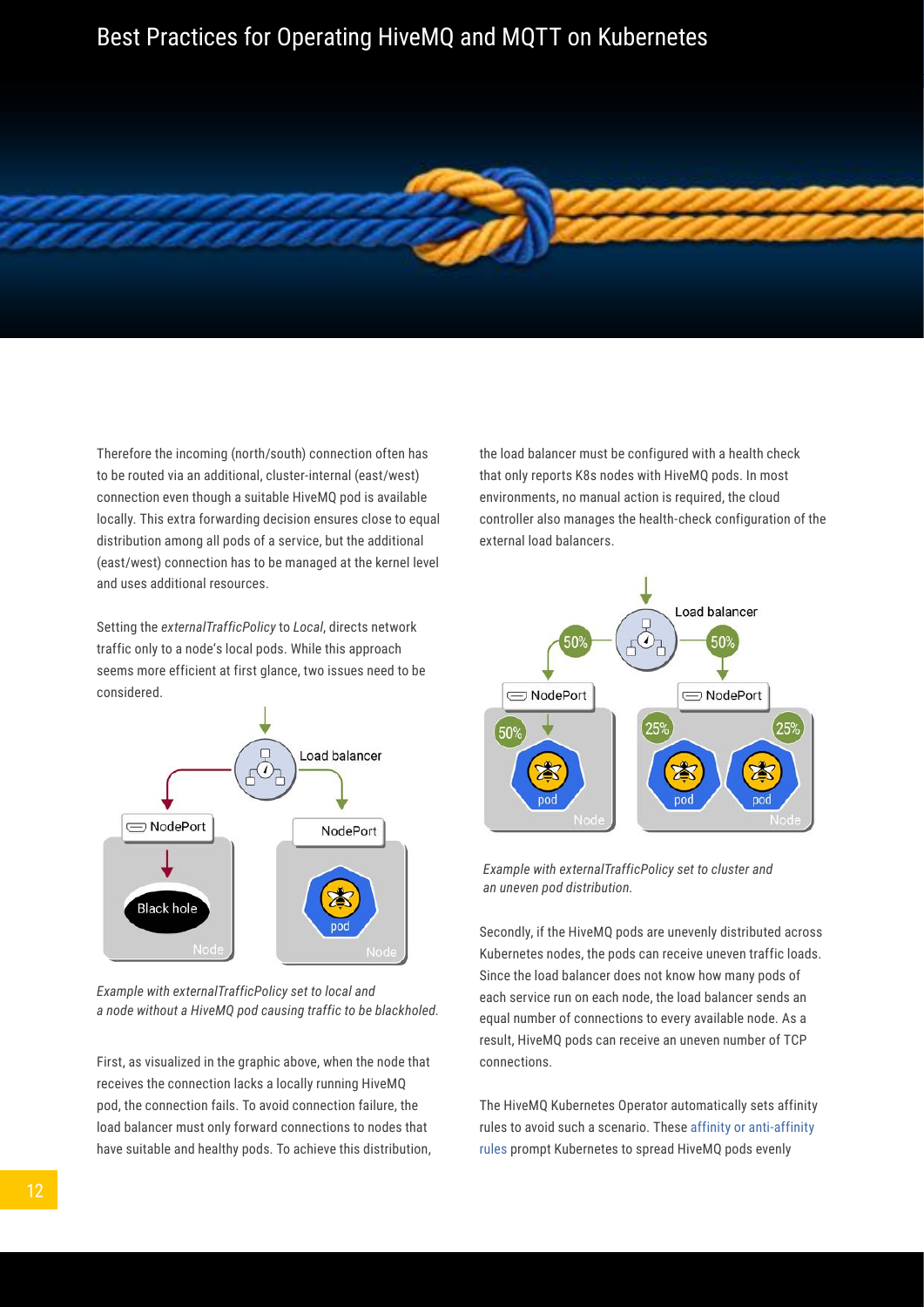

<span id="page-12-0"></span>across worker nodes and avoid co-locating HiveMQ pods. This distribution requires that enough physical nodes are available so that each HiveMQ pod can be placed onto a unique worker node. The default affinity rules will also try to avoid co-locating pods from other HiveMQ clusters on the same worker nodes if possible. The affinity rules can be configured via the HiveMQ Operator Helm chart.

The externalTrafficPolicy and other settings can be configured to your particular requirements via the port-patch configuration section of the HiveMQ Kubernetes Operator. The HiveMQ documentation contains more [details.](https://www.hivemq.com/docs/operator/4.4/kubernetes-operator/configuration.html%23ports-patch)

### **TCP Keepalive for MQTT**

MQTT has its own KEEPALIVE mechanism. The interval for this mechanism must align with the TCP idle timeout settings of the infrastructure that is used. Check the settings for your [AWS Network Load Balancer \(NLB\)](https://docs.aws.amazon.com/elasticloadbalancing/latest/network/network-load-balancers.html%23connection-idle-timeout), [Azure Load-Balancer](https://docs.microsoft.com/en-us/azure/load-balancer/load-balancer-tcp-reset%23configurable-tcp-idle-timeout) or any other load balancer used. For example, if the external load balancer drops TCP connections after 350 seconds of idle time, then the MQTT KEEPALIVE should be set accordingly to a lower setting.

If the MQTT KEEPALIVE cannot be reconfigured to a lower setting, then TCP keep-alives can be set on the Kubernetes node to avoid a connection teardown. The following kernel settings serve as an example:

# cat /etc/sysctl.d/tcpkeepalive.conf

net.ipv4.tcp\_keepalive\_time=300 net.ipv4.tcp\_keepalive\_intvl=300 net.ipv4.tcp\_keepalive\_probes=2

More information on setting sysctl configurations is available [here](https://kubernetes.io/docs/tasks/administer-cluster/sysctl-cluster/%23enabling-unsafe-sysctls).

#### **Kubernetes Custom Resource Definitions**

Keep in mind that some resources in Kubernetes are namespaced and others are not. To find out which API resources are namespaced issue this command: *kubectl*  *api-resources*. The resulting list shows, for example, that *CustomResourceDefinitions* are not namespaced:

"customresourcedefinitions crd,crds apiextensions.k8s.io **false** CustomResourceDefinition"

The *CustomResourceDefinition* (CRD) for the *HiveMQCluster* resource applies to all HiveMQ clusters that are running on the selected Kubernetes environment.

The HiveMQ Kubernetes Operator is usually installed via Helm using a preconfigured HiveMQ Helm Chart that includes the installation of the *CustomResourceDefinition*  for the *HiveMQCluster*. If the *CustomResourceDefinition* is deleted, Kubernetes automatically uninstalls all deployed *CustomResources* that are associated with the deleted CRD. If the CRD for the *HiveMQCluster* resource is removed, Kubernetes will uninstall all HiveMQ clusters regardless of their namespace.

### **Additional Resources**

The HiveMQ broker comes with extensive [documentation](https://www.hivemq.com/docs/hivemq) that covers configuration options and many operational topics. The [HiveMQ Kubernetes Operator documentation](https://www.hivemq.com/docs/operator) shows how to configure HiveMQ specifically for Kubernetes. A [quick start guide](https://www.hivemq.com/docs/operator/latest/kubernetes-operator/operator-intro.html%23quick-start) is included in the documentation to help with the Helm commands that are needed for the installation.

Feel free to explore the installation of a HiveMQ cluster on a Kubernetes environment of your choice (minimum Kubernetes version 1.13 and Helm 3). Free trial licenses allow you to fully test your cluster installation with a limited number of client connections.

**As always, if you have questions, don't hesitate to contact [inovex](https://www.inovex.de/en/about-us/contact-us/) or [HiveMQ](https://www.hivemq.com/contact). We are happy to help.**

- inovex blog<https://www.inovex.de/blog/>
- HiveMQ blog<https://www.hivemq.com/blog>
- HiveMQ documentation:<https://www.hivemq.com/docs>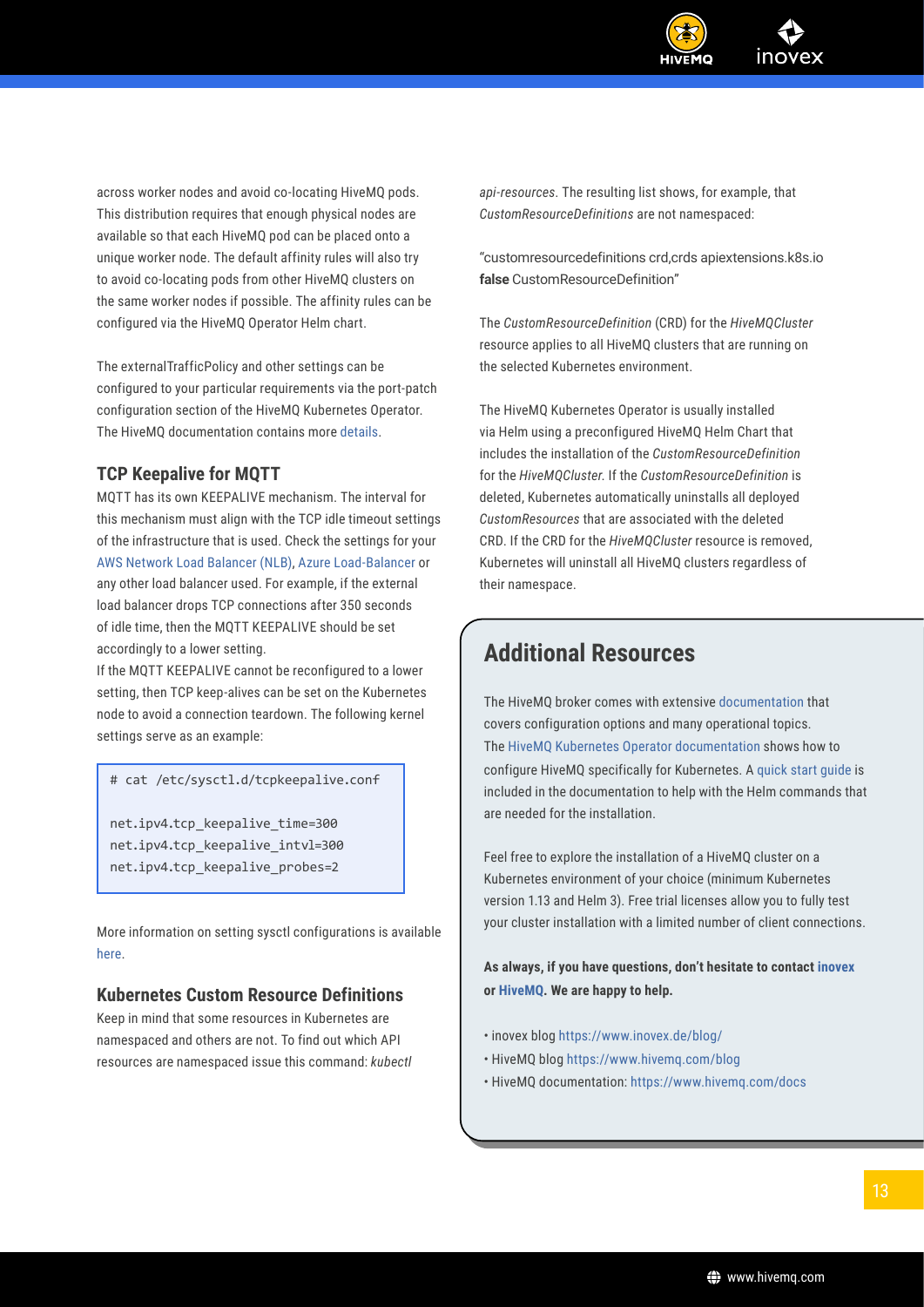# <span id="page-13-0"></span>**Summary and Outlook**

Kubernetes is a flexible and rapidly evolving ecosystem for operating containerized applications. The Kubernetes operator pattern and the HiveMQ Kubernetes Operator offer the advantage of running your MQTT workloads on Kubernetes using the experience and automation provided by the HiveMQ team. Operations teams benefit from increased productivity

and improved workflows through the automation of complex distributed systems tasks. In situations where Kubernetes is already used for deploying containerized applications, it makes sense to add MQTT workloads to Kubernetes as well. The standardization of deployments and operations for Kubernetes makes it easier to avoid vendor lock-in especially in public cloud environments.